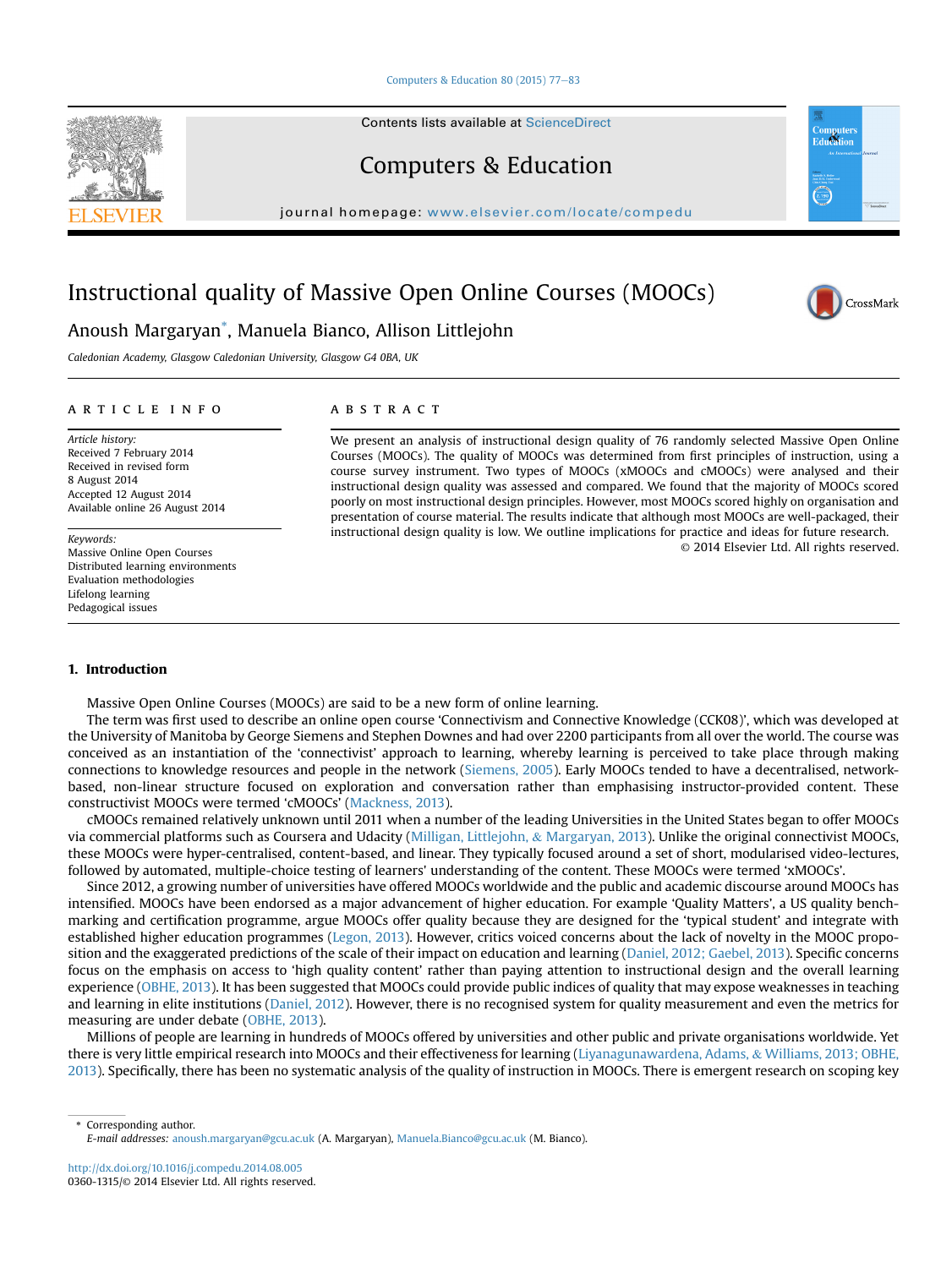<span id="page-1-0"></span>characteristics of MOOCs ([Conole, n.d.; Weller, 2013](#page-6-0)), however, this work is focused on developing typologies of MOOCs rather than on the analysis of their instructional quality. As more and more universities invest (public) resources in setting up MOOCs, the consequent increase of both worldwide participation in them and media hype means that the question of whether or not MOOCs provide good quality instruction becomes pressing.

There are numerous ways to measure the quality of a course. Conventionally, course evaluations are based on course participants' and other key stakeholders' opinions of the quality of the course. While some studies examine learners' experiences of MOOCs (for example [Fini,](#page-6-0) [2009; Kop, 2011; Kop](#page-6-0) & [Fournier, 2010; Kop, Fournier,](#page-6-0) & [Mak, 2011; Mackness, Mak,](#page-6-0) & [Williams, 2010; Milligan et al., 2013\)](#page-6-0), these analyses tend to focus on learners' practices of learning and do not survey the instructional design quality of the courses.

While learners' and other stakeholders' experiences are important, the instructional design quality of a course is a critical indicator and prerequisite of the potential of the course for effective learning. Instructional design is a key component of the overall quality and pedagogic effectiveness of a learning experience. Yet most course evaluations do not take account of key principles of instructional systems design in the assessment of course quality. This is largely because, as explained earlier, evaluations are based on learners' opinions about the quality of courses, even though learners typically do not have the expertise to assess instructional design. Therefore it is critical to evaluate the quality of MOOC design by drawing on the knowledge of expert instructional designers. At present there are no published studies of instructional design quality of MOOCs.

This paper addresses this gap, by examining the instructional design quality of a sample of MOOCs (76 courses in total). The quality of these MOOCs is analysed from first principles and from the perspective of instructional design experts. The study aims to identify whether or not and to what extent the design of these MOOCs reflects these fundamental principles of instruction. This approach is original and unique within the current literature and discourse on MOOCs and the study contributes to the critical systematic analysis and evidence required to inform both public and academic debate and future development in the emergent domain of Massive Open Online Courses.

In the paper, we initially outline the key principles of instruction that formed the basis of the analysis. Second, we describe the methodology of the study and a 'Course Scan' instrument (based on the key principles of instruction) that we used to assess the instructional design quality of the MOOCs. Third, we present and discuss the findings of the study. Finally, we outline conclusions and some ideas for future research.

## 2. Principles of instruction

We assessed the instructional design quality of MOOCs using a set of key criteria based upon First Principles of Instruction – interrelated prescriptive criteria for effective instruction abstracted from key instructional design theories and models ([Merrill, 2002, 2009, 2013\)](#page-6-0). The five First Principles of Instruction are summarised below (for a comprehensive explanation of these principles and the underpinning learning theories see [Merrill, 2013\)](#page-6-0).

- 1. Problem-centred: Learning is promoted when learners acquire skill in the context of real-world problems. Many contemporary learning theories and instructional models e Constructivism, Authentic Learning, Cognitive Apprenticeship, Situated Learning, Problem-based Learning, Expansive Learning, to name a few  $-$  are premised on the idea that humans learn better when they are engaged in solving problems and building knowledge than when they are presented with information they are required to memorise. Merrill uses the term 'problem' to denote 'a wide range of activities, with the most critical characteristic being that the activity is some whole task rather than only components of a task and that the task is representative of those the learner will encounter in the world following instruction' [\(Merrill, 2002](#page-6-0), p. 45). He contrasts problem-based instruction with topic-centred instruction where a subject is taught in isolation from the real-world tasks. Instructional effectiveness of a course will be enhanced if the learning activities in the course give learners an opportunity to solve real-world problems, working through a progression of interrelated tasks, from the least difficult to the most difficult, that reflect the complexity of real-world settings.
- 2. Activation: Learning is promoted when learners activate existing knowledge and skill as a foundation for new skill. This principle is rooted in a key tenet of instruction - to start where the learner is. Instructional effectiveness of a course will increase if the course includes learning activities that help learners to recall and describe their relevant previous experiences, and to relate and apply these to what they will learn in the course. If learners have not had relevant experience, then a course should begin by helping learners acquire such experience, for example by providing real-world or simulated examples that learners can use as a foundation for their new learning. However, activation requires more than enabling learners to recall or build relevant experience; activation also requires learning activities that stimulate the development of the mental models and schemes that can help learners to incorporate the new knowledge or skill into their existing knowledge.
- 3. Demonstration: Learning is promoted when learners observe a demonstration of the skill to be learned. This principle highlights the importance of showing learners what they could do to apply the new information or skill in new situations rather than merely presenting them information about what to do. Effectiveness of a course is enhanced, firstly, when learners are shown examples of both poor and good practices; secondly, when the demonstration is consistent with the type of knowledge or skill being taught; and, thirdly, when learners are guided to relate general information or an organising structure to specific instances of the knowledge or skill being taught.
- 4. Application: Learning is promoted when learners apply their newly acquired skill to solve problems. Merrill's review highlighted the almost universal agreement among contemporary learning theories that applying new knowledge or skill to real-world tasks is a necessary condition for effective learning. Merrill observes, however, that in many courses, application does not move much beyond requiring learners to answer multiple-choice questions about the material they are presented with. This principle emphasises that applying knowledge to a single problem is insufficient for learning and that a course must provide multiple opportunities for learners to apply their new knowledge or skill to a wide range of real-world problems. A key corollary to the application principle is appropriate learner guidance, through diminishing coaching or 'scaffolding'. The basis to this corollary is the observation shared by many learning theories that while in the early stages learners may need considerable support, as learners progress this support should be gradually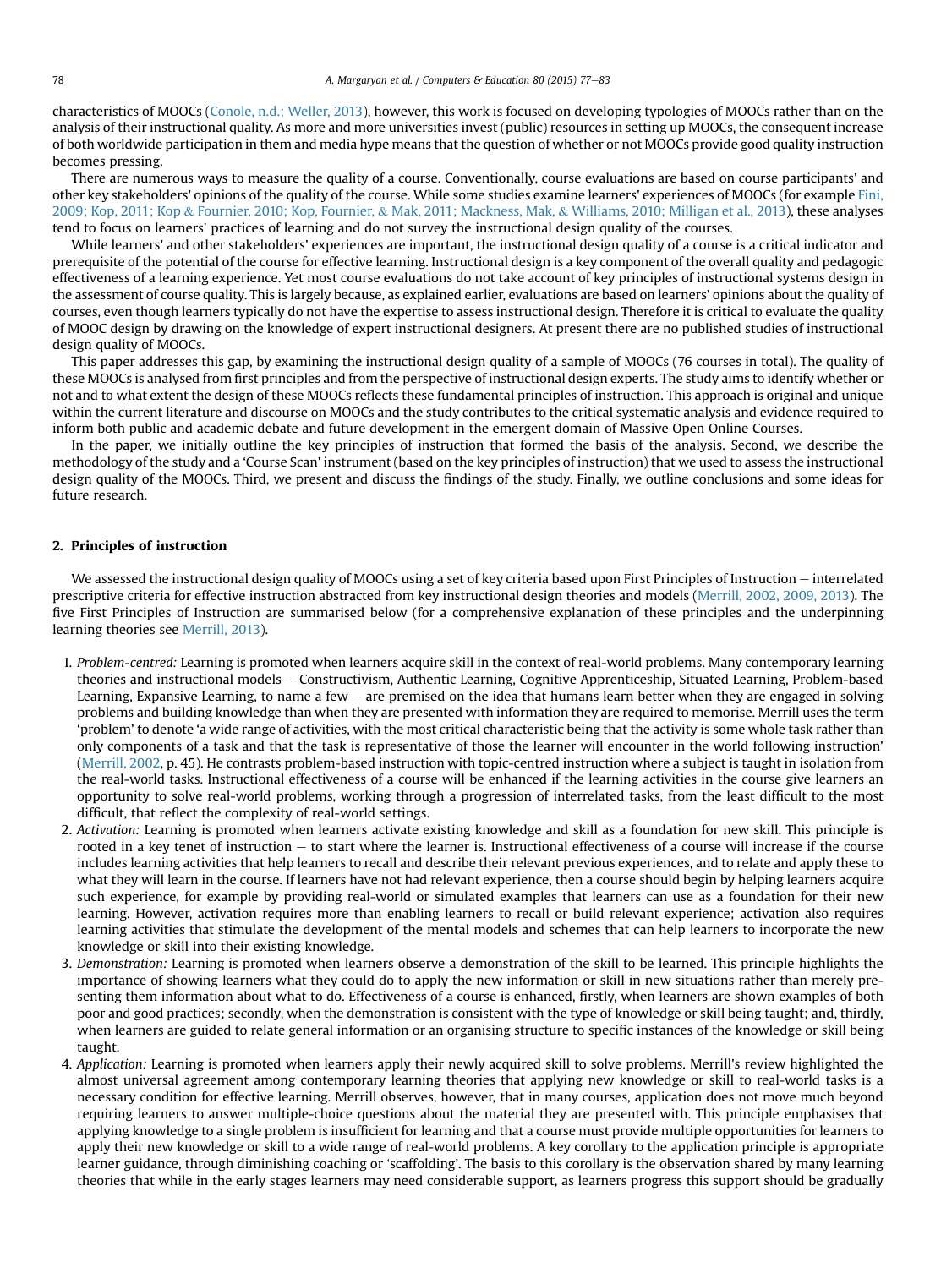taken away, with more control shifted to the learner to help build their independence. A key mechanism of scaffolding is feedback and most learning theories have long recognised feedback as the most important form of learner guidance.

5. Integration: Learning is promoted when learners reflect on, discuss, and defend their newly acquired skill. Learners have integrated new knowledge and skill into their everyday life when they are able to demonstrate change in behaviour or modification of their existing mental models and, when challenged, are able to defend their new knowledge or skill. Therefore, effectiveness of a course is enhanced when, firstly, learners are provided with opportunities to reflect on what they have learned in order to revise, synthesise, recombine and modify their new knowledge or skills; and, secondly, when learners are required to demonstrate and defend their new knowledge or skill to peers and others.

[Merrill's meta-review \(2002, 2013\)](#page-6-0) indicated that these fundamental principles underpin all contemporary instructional design models and theories. A systematic review of 22 contemporary instructional theories confirmed theoretical support for these principles [\(Gardner,](#page-6-0) [2011a\)](#page-6-0). [Merrill \(2002\)](#page-6-0) highlights four points about the first principles. First, these principles are "relationships that are always taken to be true under appropriate conditions, regardless of programme or practice" ([Merrill, 2002,](#page-6-0) p. 43). Second, they "can be implemented in any delivery system or using any instructional architecture" [\(Merrill, 2002,](#page-6-0) p. 44). Third, "learning from a given program will be promoted in direct proportion to its implementation of these principles" [\(Merrill, 2002](#page-6-0), p. 44). Fourth, the principles are "design-oriented and prescriptive, rather than learning-oriented or descriptive – they relate to creating learning environments and products rather than describing how learners acquire knowledge and skills" ([Merrill, 2002](#page-6-0), p. 44).

Merrill's First Principles of Instruction focus on learning activities. These principles are augmented by a set of five further principles focused on learning resources (course materials or other people learners draw on to carry out the learning activities), and learning supports (the processes and procedures  $-$  such as expert feedback  $-$  that assist learners in carrying out learning activities). These additional principles were abstracted from the literature ([Margaryan, 2008; Margaryan](#page-6-0) & [Collis, 2005\)](#page-6-0) and include:

- 6. Collective knowledge: Learning is promoted when learners contribute to the collective knowledge.
- 7. Collaboration: Learning is promoted when learners collaborate with others.
- 8. Differentiation: Learning is promoted when different learners are provided with different avenues of learning, according to their need.
- 9. Authentic resources: Learning is promoted when learning resources are drawn from real-world settings.
- 10. Feedback: Learning is promoted when learners are given expert feedback on their performance.

This ten-principle framework was applied and tested for evaluation of instructional design quality of over one hundred online courses in a corporate university [\(Margaryan, 2008](#page-6-0)). A data collection instrument termed Course Scan was devised to measure the course design quality in relation to each of the ten principles ([Margaryan, 2008; Margaryan](#page-6-0)  $\&$  [Collis, 2005\)](#page-6-0).

In this study we used a refined and extended version of the Course Scan instrument developed by [Margaryan and Collis \(2005\)](#page-6-0). The following amendments were made to the instrument. First, items that are applicable only in a corporate learning context – such as relevance of activities and objectives to business needs and the involvement of learners' line managers – were removed. Second, some principles were operationalised in finer detail to enable a more nuanced analysis of the courses. For instance, additional items were added to the Course Scan to operationalise the principle of collective learning. The overall methodology of the study and the Course Scan instrument are described in the next section.

# 3. Methodology

## 3.1. Data collection procedure and instrument

Data was collected in October-December 2013. A researcher carried out an in-depth examination of the course environment of each of the 76 MOOCs in the sample, closely studying the course description, materials and resources, learning activity descriptions, learners' submissions and discussions in the course fora. Thus, all course-related information that could be accessed from the course website was examined in detail.

Subsequently, the researcher assessed the instructional design quality of each course using the Course Scan questionnaire. The questionnaire is based on two published instruments: Course Scan [\(Margaryan](#page-6-0) & [Collis, 2005](#page-6-0)) and The Expanded Pebble-in-the-Pond Instructional Design Checklist ([Merrill, 2013\)](#page-6-0). The full Course Scan instrument is enclosed in Appendix A. The Course Scan has three sections: 1) Course Details (7 items); 2) Objectives and Organisation (6 items); and 3) First Principles (24 items). Section [1](#page-0-0) comprises open-ended questions about the course (such as course title, course dates, name of course instructor), while Sections [2 and 3](#page-1-0) draw on a mixture or dichotomous (Yes/No) and four-point Likert-scale items (None-0; To some extent-1; To large extent-2; To very large extent-3) indicating evidence of the principles. Where relevant, 'Not applicable' and 'No information' options are provided. In the Course Scan (Appendix A), the 24 questions in Section 3, First Principles, map on the principles of instruction as follows: problem-centred (questions 3.1 $-3.5$  and 3.9); activation (3.10); demonstration (3.6 $-3.7$ ); application (3.11); integration (3.12); collective knowledge (3.14 $-3.16$ ); collaboration  $(3.17-3.20, 3.23-3.24)$ ; differentiation  $(3.13)$ ; authentic resources  $(3.8)$ ; feedback  $(3.21-3.22)$ .

The analysis involved a researcher surveying the course description, course materials and resources, learning activity descriptions, learners' submissions and discussions in the course website to determine if evidence for each of the items of the Course Scan (i.e. for first principles of instruction) could be found in each course and to what extent a particular principle was reflected in the course. The Likert-scale items were defined as follows:

- $\bullet$  None the course does not reflect a given principle or component at all.
- To some extent there are serious omissions or problems; the principle is reflected in fewer than 50% of items (e.g. learning activities or objectives) being assessed.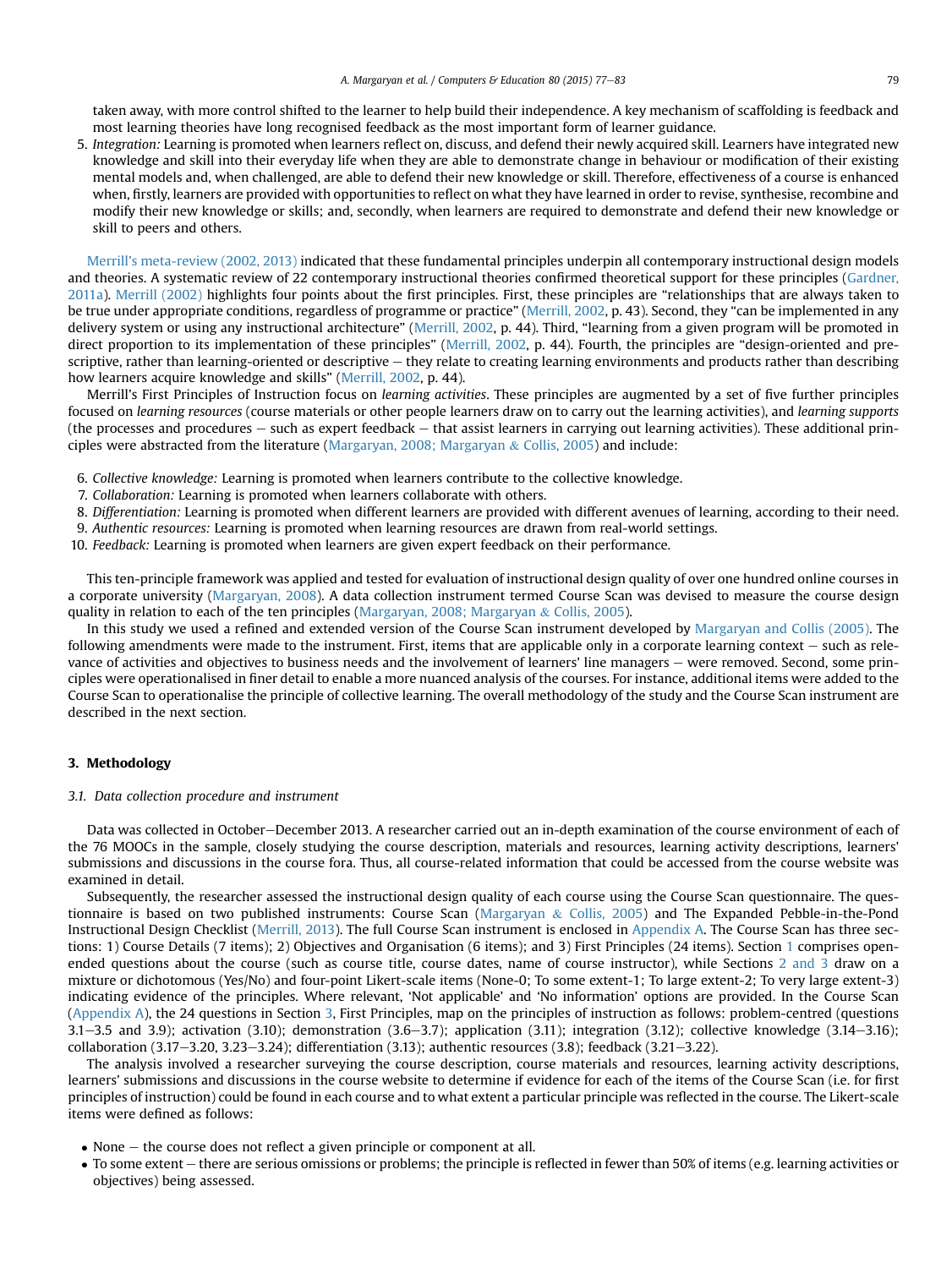- To large extent generally satisfactory, but there are some omissions or problems; the principle is reflected in between 51% and 80% of items being assessed.
- To very large extent excellent; the principle is reflected in between 81% and 100% of items being assessed.
- $\bullet$  Not applicable (N/A) used when an item is missing. For example, when a course does not have group work activities or doesn't specify objectives, then N/A is selected for all those questionnaire items that relate to group work or objectives.
- No information there is no information on the course website to enable an analyst to determine whether or not the course reflects a certain principle.

The survey and analysis of all course-related information and subsequent completion of Course Scan took an average of three hours for each course. The assessment of xMOOCs took (on average) less time than the assessment of cMOOCs. This is because xMOOCs, especially those provided via the same platform, are typically centralised and standardised in their design, while cMOOCs are much more dispersed and tend to have a more complex structure than xMOOCs do.

To ensure reliability and consistency in scoring, four courses (two cMOOCs and two xMOOCs) were examined by two researchers, who subsequently discussed the results in detail, comparing and contrasting each others' scorings until they agreed on scoring for each item. For this sub-sample of four courses, the inter-rater agreement was 80% (representing agreement on 96 items out of 120 opportunities for agreement multiplied by 100). While the remaining courses were analysed and rated by the main researcher only, the two researchers met regularly (biweekly or more frequently) throughout the project to critically review and discuss the courses and their scores. At the end of the data collection phase, three detailed rounds of review of the whole dataset (Course Scan results of all 76 courses) were conducted. During this review the principal researcher explained and justified the scores to the other researcher to ensure both were satisfied with the consistency and accuracy of scoring.

This method of analysis of course design quality relies heavily upon the analysts' expertise in instructional systems design. Both researchers are experts in instructional design, having completed postgraduate degrees in instructional design supplemented by 12 years experience of instructional design across diverse sectors including corporate learning, higher education and an educational charity. One of the researchers had designed and applied an earlier version of the Course Scan to analyse over 100 online courses ([Margaryan, 2008;](#page-6-0) [Margaryan](#page-6-0) & [Collis, 2005](#page-6-0)).

# 3.2. Sampling strategy and analysis

First, a scoping of existent MOOCs was carried out using search engines and referrals from relevant blogs. There were two key criteria for inclusion of MOOCs in the study. First, courses had to be held in English, the shared language of both researchers. Second, the course websites had to be openly available within the timeframe of our project, between September and December 2013. The outcome of this scoping exercise was a list comprising 344 MOOCs: 318 xMOOCs and 26 cMOOCs.

Second, from this list of 344 courses, 76 courses (50 xMOOCs and 26 cMOOCs) were selected for analysis. As there were significantly fewer cMOOCs than xMOOCs, we examined the entire population rather than a sample of cMOOCs. Fifty xMOOCs were selected randomly from the list of 318 courses. The courses were selected by choosing 50 unique random integers between 1 and 150 and then marking the corresponding courses from a fixed list. Due to rapid changes in MOOC offerings, by the time data collection commenced eight courses were no longer available. In four cases the enrolment was closed, so the analyst could not register to access the course environment. In three instances, close examination of the courses revealed that they were not MOOCs, but Open CourseWare (OCW) or course units from an Open University. Finally, in one case the start date of the course was delayed to January 2014. Therefore, these eight courses were substituted with other courses in the sample. To maintain the proportions in terms of MOOC providers represented in the study, we randomly chose three substitute courses from Coursera, one from FutureLearn, two from Udacity, and two from Google. The full list of courses in the final sample is provided in Appendix B.

Given the labour-intensive nature of data collection and the limited number of analysts, our original intention was to limit the sample to 100 courses, selecting an equal number of xMOOCs and cMOOCs, 50/50. However, as explained earlier, the scoping phase of the study revealed that there were significantly fewer cMOOCs than xMOOCs. Only 26 cMOOCs fitted the selection criteria. Therefore, we had to reduce the number of cMOOCs in the study. We purposefully selected an uneven number of xMOOCs and cMOOCs  $-50$  xMOOCs and 26 cMOOCs - rather than reducing the overall sample size by reducing the number of xMOOCs to 26, in proportion to cMOOCs.

Raw data were captured in an Excel spreadsheet. Subsequently, the data were transferred to SPSS, where they were coded and analysed using descriptive statistical tests.

#### 4. Findings and discussion

The majority of MOOCs, both xMOOCs and cMOOCs, attained a low score on the majority of the principles (Table C.1). For each course, the range of possible scores was 0-72, with 0 indicating that none of the principles and organisational criteria was reflected in the course, and 72 indicating that all principles and criteria were reflected to a very high standard. We found that for the overall sample of 76 MOOCs, the range of scores was 0–28 points (median 9; mode 6; StD 5.93). For xMOOCs, the range was 3–25 points (median 8; mode 6; StD 4.46); and for cMOOCs the range was 0–28 (median 11; mode 9; StD 7.24). Detailed findings are outlined in Tables C.1–C.5 in Appendix C. Results are summarised and discussed below.

To what extent are MOOCs problem-centred? We examined the extent to which course objectives were relevant to real-world problems; problems and activities in the course were typical of those learners encountered in the real world; and problems were divergent and ill-structured rather than having one correct solution. The majority of MOOCs in our sample (67/76) were not problem-centred (Table C.3). Only 8/76 courses (4 cMOOCs (8%) and 4 xMOOCs (15%)) included learning activities based around authentic, ill-structured and divergent problems typical of those that are encountered in the 'real world' (Tables C.4 and C.5).

To what extent do MOOCs enable activation of existing experience? In 68/76 courses, learning activities did not require learners to relate the course material to their prior knowledge and skills (Table C.3). Only in 7/76 courses (1 xMOOC and 6 cMOOCs) had learning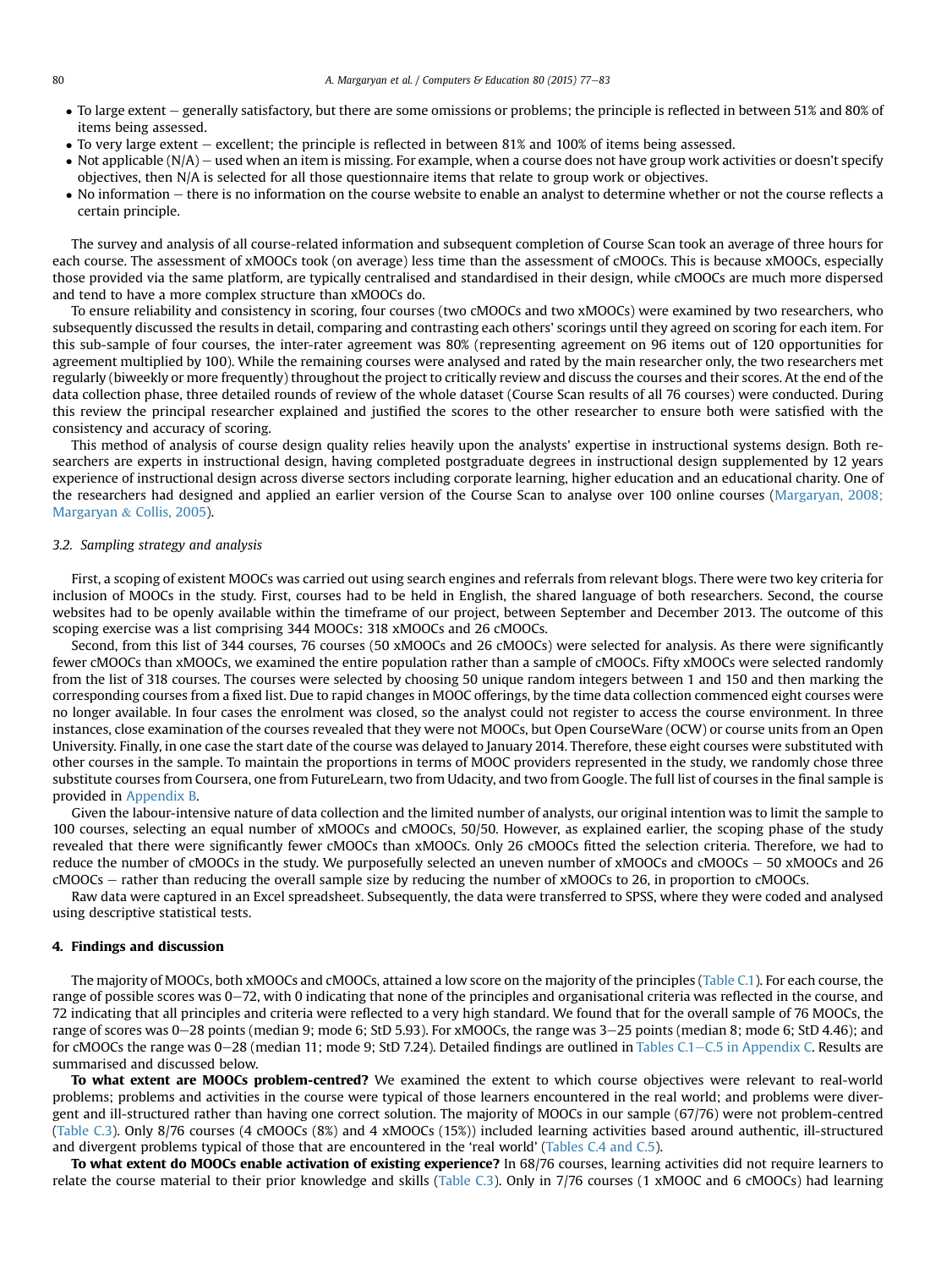activities that tried to activate prior knowledge or skills (Tables C.4 and C.5). For example, in a course on entrepreneurship, the instructor began by presenting a series of 'real-world' examples of start-ups, encouraging participants to reflect on their own understanding of and experience with start-ups and relating these to the course material. Similarly, in a course on physics, learning activities required participants to carry out real-life experiments or reflect on everyday situations in order to develop their own explanation of certain physical phenomena, before learning the concepts and formulae that describe these physical phenomena.

To what extent do MOOCs reflect the principle of demonstration? The principle of demonstration was operationalised as the availability of examples of problem solutions and the extent to which these represent a range of quality from excellent to poor solutions. As described earlier, the majority of courses in our sample were not problem-centred (Table C.3). Of the 8 problem-centred courses, only 3 courses, of which two xMOOCs and one cMOOC, had examples of problem solutions. In only one of these, a cMOOC, there were both good and bad examples provided (Tables  $C.4-C.5$ ).

Do MOOCs enable learners to apply their new knowledge or skill to solve problems? In 45/76 courses (68% of xMOOCs and 42% of cMOOCs), none of the learning activities focused on application (Table C.3). In 18/76 (20% of xMOOCs and 31% of cMOOCs), learning activities reflected the principle of application to some extent; in 8/76 courses (6% of xMOOCs and 19% of cMOOCs) to large extent; and in 5/76 of courses (6% of xMOOCs and 8% of cMOOCs) to very large extent (Tables C.4–C.5). For example, in one course, participants learned by designing prototypes of artifacts, as well as studying the design process in theory. In another course, participants learned about business strategy by conducting competitor analysis or analysing capabilities of real-world companies.

To what extent do MOOCs encourage learners to integrate new knowledge or skill?There was limited evidence of the integration principle within the MOOCs we surveyed (Table C.3). We found evidence of learning activities focused on integration in only 5/76 courses, one xMOOC and four cMOOCs (Tables  $C.4-C.5$ ).

Do MOOCs encourage learners to contribute to collective knowledge? The principle of collective knowledge was operationalised as the extent to which the learning activities required participants to learn from each other; contribute to rather than merely consume collective knowledge; and build on other participants' work. While in the majority of MOOCs we surveyed (49/76, including 48% of xMOOCs and 96.2% of cMOOCs) learning activities required participants to learn from each other, only 16/76 courses (10% of xMOOCs and 42.2% of cMOOCs) required learners to contribute to collective knowledge. In the majority of courses (75/76), learning activities did not require participants to build on others' work. The only course in which they did build on others' work (to some extent) was a cMOOC (Tables  $C.4 - C.5$ ).

Do MOOCs enable collaborative learning? The principle of collaboration was operationalised as the extent to which learning activities required participants to collaborate with other course participants and others outside the course, the diversity of these peer-interaction groups and the extent to which individual contributions of each learner in a group could be clearly identified. There were no collaborative activities in 68/76 MOOCs (Table C.3). Only in one xMOOC and seven cMOOCs (29.6% of all surveyed cMOOCs) a limited number of learning activities required participants to collaborate with each other (Tables  $C.4-C.5$ ). Of these, only two courses (both xMOOCs) required learners to collaborate with others outside the course (Table C.4). Finally, out of the eight MOOCs, which had some collaborative activities, none required the peer groups to be diverse. In most cases, learners were given no direction about the composition of the group and in one case learners were specifically encouraged to form a group with others like them. Finally, none of these eight collaborative MOOCs had measures in place to make sure that individual contributions of each learner in a group could be clearly identified (Table C.3).

Are MOOCs supportive of learners with different learning needs? The principle of differentiation was operationalised as the extent to which MOOCs provided learning activity options for participants with various learning needs. The majority of courses surveyed had the same set activities for all participants. Only 21/76 courses had activity options (Table C.3). These included three xMOOCs (6% of all xMOOCs) and 16 cMOOCs (61.5% of all cMOOCs) in which the principle of differentiation was reflected to a limited extent, and a further 2 cMOOCs  $(7.7%)$  where the principle was reflected to a large extent (Tables C.4–C.5). MOOCs that reflected the principle of differentiation provided three types of options: options for learning activities, options for learning resources, and options for media/technologies. For example, in one course participants were given a range of learning activities and could choose which activities they wanted to carry out, depending on their own individual learning path based on their goals and needs. In another course, participants were offered a broad range of resources that they could use to complete an activity and given the option of selecting the resources on the basis of their own goals and needs. Finally, some courses allowed participants to submit their assignments using media and technologies of their own choice (blog and/or Twitter; video and/ or audio and/or text).

Are the learning resources in MOOCs authentic? Only slightly over a third of the MOOCs we analysed (27/76) had authentic resources (Table C.3). These included 13 xMOOCs (26% of all xMOOCs surveyed) and 14 cMOOCs (53.8% of all cMOOCs in the sample) (Tables C.4-C.5).

Do MOOCs provide expert feedback to learners? We examined whether or not courses included feedback by course instructors on the learning activities and assignments, and if the process and criteria of feedback were clearly explained to the participants. None of the MOOCs we surveyed had instructor feedback (Table C.3). Only expert instructor feedback on learning activity results (assignments, tasks or problem solutions) was taken into consideration. We did not consider peer feedback or machine 'feedback' such as from an assessment quiz as 'expert feedback'. In some cMOOCs, instructors and participants were part of an ongoing interaction, for instance through discussion fora. Analysis of these discussion fora showed that interactions were general and non-specific rather than providing in-depth, targeted expert feedback on a learner's performance on specific learning activities and tasks. Therefore these forms of learner-instructor interaction were not considered evidence of feedback.

In addition to the ten instructional principles underlying the design of learning activities, learning resources and learning supports, the Course Scan included a set of key criteria for assessing the quality of organisation and presentation of a course. Four organisational criteria were included. First, we examined whether or not courses specified learning objectives and determined the extent to which course objectives were measurable. Second, we analysed whether or not the course had specified learning outcomes (defined as the change in the skill set of learners, that is, what the learners will be able to do upon completion of the course). Third, we investigated the extent to which course materials were well-organised (logically structured and easy to find). Fourth, we determined whether or not the course requirements and the overall course description were clearly articulated.

In many courses (22/50 xMOOCs and 17/26 cMOOCs), no learning objectives were specified (Table C.2). Where objectives were specified, these objectives were largely not measurable (Table C.2). Only in three xMOOCs (6%) and four cMOOCs (15.3%) were the objectives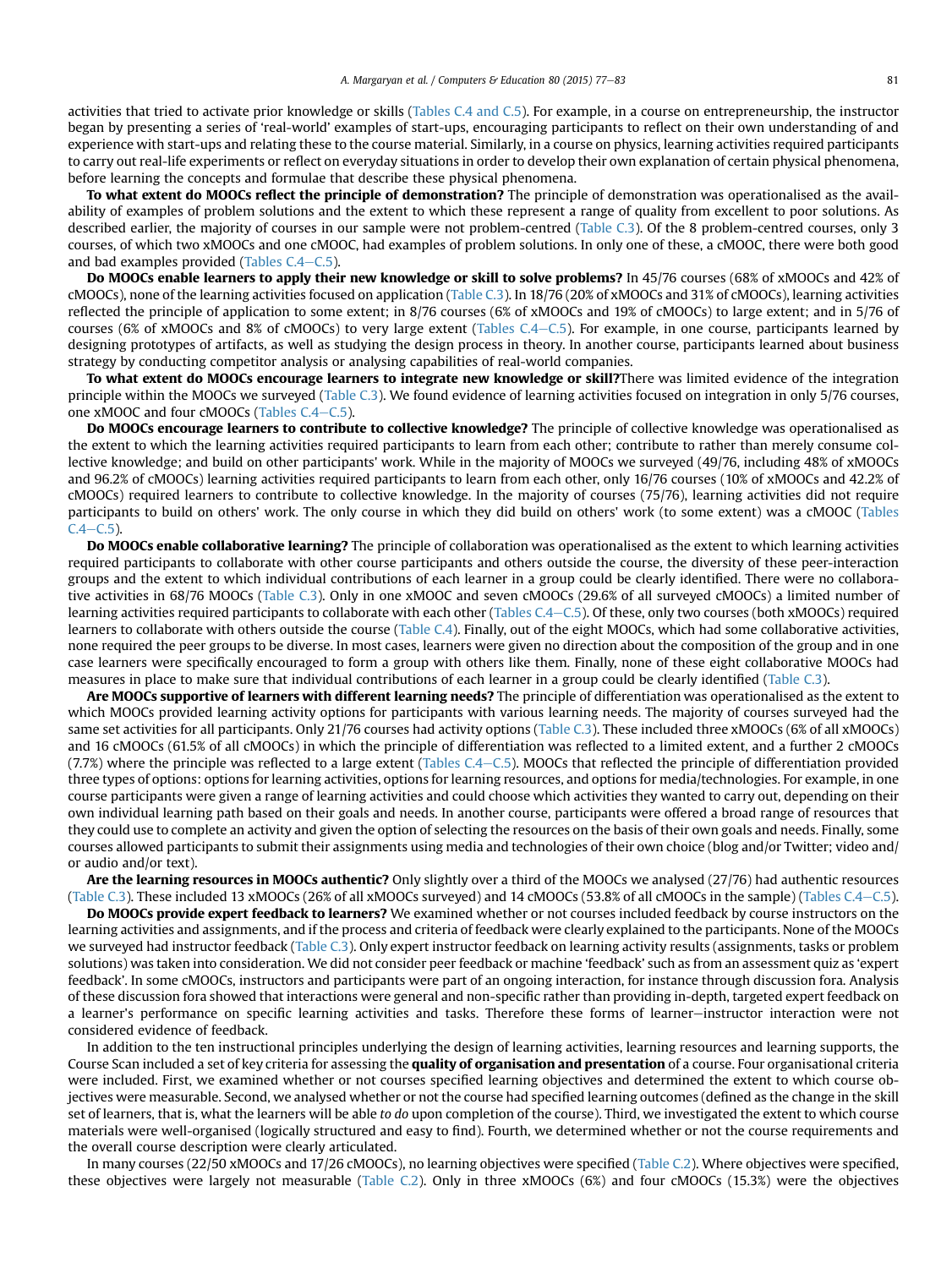measurable (Tables C.4–C.5). Only one course in the whole sample  $-$  an xMOOC  $-$  scored the highest (3) points for measurability of objectives (Table C.4), while in 2/76 courses objectives were measurable to large extent, and in 4/76 courses they were measurable to some extent (Tables C.4–C.5). The majority of courses (61/76, 80.3%) did not specify any learning outcomes (Table C.2). Learning outcomes were specified in only 10/50 (20%) xMOOCs and 5/25 (19.2%) cMOOCs (Tables C.4-C.5).

As to the organisation of course material, nearly all MOOCs of both types scored highly on this criterion: 49/50 xMOOCs and 22/26 cMOOCs. A significant proportion of courses scored the highest point (3) for this aspect of their design: 42/50 (84%) xMOOCs and 14/26  $(53.8%)$  cMOOCs (Tables C.4–C. 5). Similarly, in the majority of MOOCs we surveyed, course requirements were clearly specified (55/76) courses, including 38/50 xMOOCs (76%) and 17/26 cMOOCs (65.4%)). Course descriptions were clearly stated in 65/76 courses, including 46/ 50 xMOOCs (92%) and 19/26 cMOOCs (73.1%) (Tables C.4–C.5).

These findings indicate that the instructional design quality of MOOCs is low. Some MOOCs implement some of the principles and occasionally implement these principles to a high standard. None of the MOOCs incorporate all the principles. However, nearly all MOOCs are 'well-packaged', comprising well-organised, clearly articulated and attractively presented course material.

In comparison to xMOOCs, more cMOOCs scored higher on the criteria of authenticity of learning activities and resources; measurability of learning objectives; activation of prior knowledge/skill; application and integration of new knowledge/skill; collaboration with and learning from other participants; contributing to collective knowledge; and accommodating learners' preferences. In contrast, xMOOCs slightly outperformed cMOOCs in terms of the organisation and presentation of course material. Compared to cMOOCs, xMOOCs were slightly better at including learning activities that require learners to broaden their range of collaboration by working with others outside the course rather than only teaming up with other course participants.

### 5. Conclusions

The study provides a critical, systematic analysis and evidence base of instructional quality of MOOCs. The analysis is based on a set of first principles of instruction, derived from the main contemporary learning and instructional theories and models. We analysed the quality of instructional design of 76 Massive Open Online Courses (MOOCs), including 50 content-based xMOOCs and 26 connectivist cMOOCs. We found limited evidence of first principles of instruction in these MOOCs. Most courses implemented only some of the principles, with the majority of MOOCs of both types scoring low on the extent to which these principles were implemented. None of the courses implemented all of the principles. Out of 72 possible total points that each course could score according to the Course Scan instrument, none of these MOOCs scored above 28 points. The range of scores was: for xMOOCs 3–25 points; for cMOOCs 0–28 points. The findings indicate that instructional design quality of MOOCs is essentially low.

As MOOCs proliferate, drawing in increasing numbers of faculty and learners worldwide, the issue of their instructional quality becomes increasingly pressing. This study highlights a number of key areas in which instructional design of these courses should be improved. In massive online courses, implementing some of the principles, for example providing learners with high quality, expert human feedback, is a non-trivial task. Yet if academics and universities continue offering MOOCs, as they no doubt will, they must rethink the MOOC design model from the first principles. Many learners are drawn to MOOCs by the 'brand' of the universities and academics, expecting rigour and quality traditionally associated with these institutions. Yet what learners find in MOOCs may be a mirage of quality education.

While we can speculate about the reasons explaining the limited implementation of instructional design principles within MOOCs, we cannot offer evidence-based insights into the causes of the poor instructional quality of MOOCs. There is a range of potential causes. For instance, instructors and designers of the MOOCs may lack knowledge of the contemporary instructional design principles or learning theories. Or, perhaps they are well aware of the principles and practice these routinely in their classroom teaching but not in their MOOCs. Or, in offering these MOOCs, the instructors may be driven predominantly by their institutional marketing considerations rather than by pedagogic concerns. As we did not examine the background, motivations and goals of individuals and institutions who developed these MOOCs, we cannot say why the MOOCs have poor instructional designs. Future research could investigate institutions' and individual academics' and instructional designers' rationale, goals and motivations underpinning their involvement in MOOCs, examining the broader design and quality assurance processes and organisational contexts within which MOOCs are developed. Also, we cannot say whether our findings are a reflection on MOOCs only or whether similar deficiencies in instructional design quality would be uncovered in a random sample of other face-to-face or online, non-MOOC courses.

In recent years several studies applied the first principles of instruction to evaluate online and blended learning courses in a variety of contexts and domains [\(Collis, Margaryan,](#page-6-0) & [Amory, 2005; Frick, Chadha, Watson,](#page-6-0) & [Zlatkovska, 2010; Gardner, 2011b; Margaryan, 2008;](#page-6-0) [Margaryan](#page-6-0) & [Collis, 2005\)](#page-6-0). In the future, researchers could use these principles (and the Course Scan) to carry out systematic comparative studies of instructional quality of different types of courses. Furthermore, the ten-principle framework could be applied to analyse a larger sample of MOOCs from a broader range of platforms and countries. Future analysis could detail distinctive characteristics of MOOCs, which scored highly on some of the principles, identifying similarities and patterns in these characteristics. xMOOCs delivered through different commercial platforms could be compared to ascertain any significant differences and patterns in their designs. Finally, future studies could examine interrelationships between instructional design quality (as determined by Course Scan results) and other aspects of course quality, such as improved learning and learner satisfaction (as determined by other types of course evaluation).

The ten principles are fundamental criteria of instructional quality, therefore they can be applied to evaluate any form of structured instructional courses rather than only MOOCs and other types of online courses, including 'classroom-only' courses. However, the Course Scan methodology is devised to enable the application of the ten principles to evaluate primarily online courses. Applying the methodology to classroom-based or blended learning courses would require significant modifications to the procedure, as well as introduction of additional data collection instruments. For example, if researchers were to apply the methodology to classroom-only or blended learning courses, they would have to make provisions for collecting data about learning activities that occur physically in the classroom and that are not captured online, perhaps by combining classroom observation with the analysis of course materials, resources, and assignments. So when using the ten principles of instruction to analyse classroom-based or blended learning courses, a different evaluation methodology should be devised.